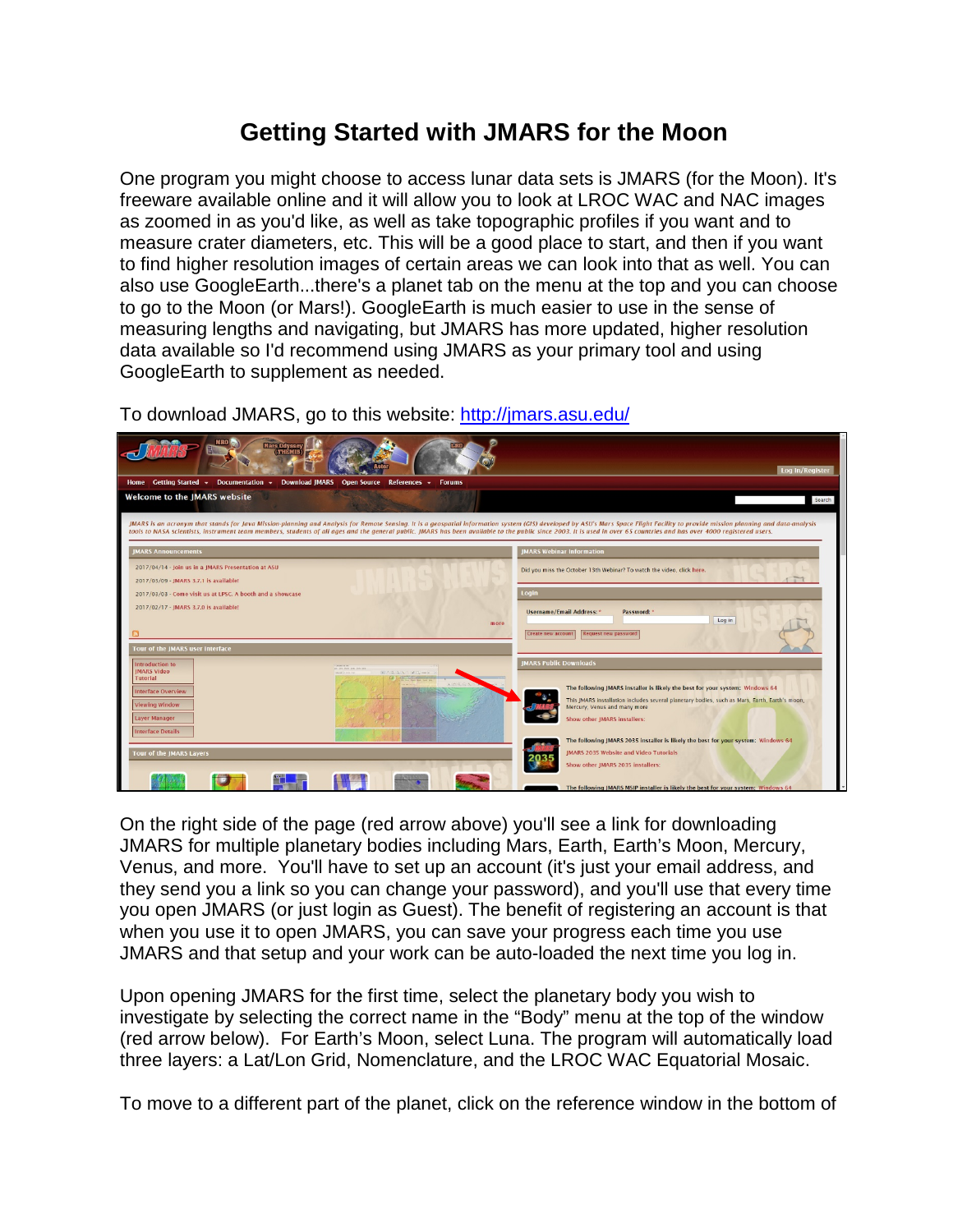

the screen, or use the arrow keys on your keyboard. For more information on the navigation shortcuts, go to View, Navigation...that will tell you how to zoom in/out too. Also there is a "zoom" draw down menu in the upper right of the main window that you can use to zoom in/out a lot at once.

You can make simple distance measurements on the map by clicking the Measure tool (a ruler icon) at the top of the window. Click and hold on the map and, while holding the mouse button down, draw a line across the surface and look at the bottom left of the window for a distance and azimuth reading. Take care to consider map projections when using this data for scientific purposes, especially for large areas. Unfortunately, this measurement technique does not get recorded by JMARS, so be sure to make note of any measurements you make before releasing the cursor.

You can add as many new layers (black arrow above) as you'd like (within the memory limits allocated to the program), and feel free to play around with what is available. To start, I'd recommend adding the LOLA 512ppd Topography layer (Add New Layer, Select Instrument category, Select LOLA subcategory, select Elevation, 512ppd). The default setting will add a gray-scale stretch. To change this to a color stretch, right click on the layer and select "open" to see options (click "Dock Me" to keep the window visible while working on the map). Select the "Input" tab at the bottom of the pop-up window, then, under "Grayscale" click the "+" key and select "Color Stretcher" from the drop down menu. Right click on the grayscale bar, place the mouse cursor over "Builtin colors" and select from the list. I'd recommend using "Color Scale (7)" or "VX Color Stretch" for a familiar color pallet. If the stretch changes from the original, click "Reset min/max" in the "Grayscale" section to return to the original stretch. Another option under this tool is to create contours: click the "+" button under "Grayscale" again and select "Contour" from the drop down menu. Then select the contour interval you'd like (default is 100 m) and the line color. Note that only one option, Color Stretcher or Contour, can be displayed at a time. If you'd like to remove the contours, click the "-"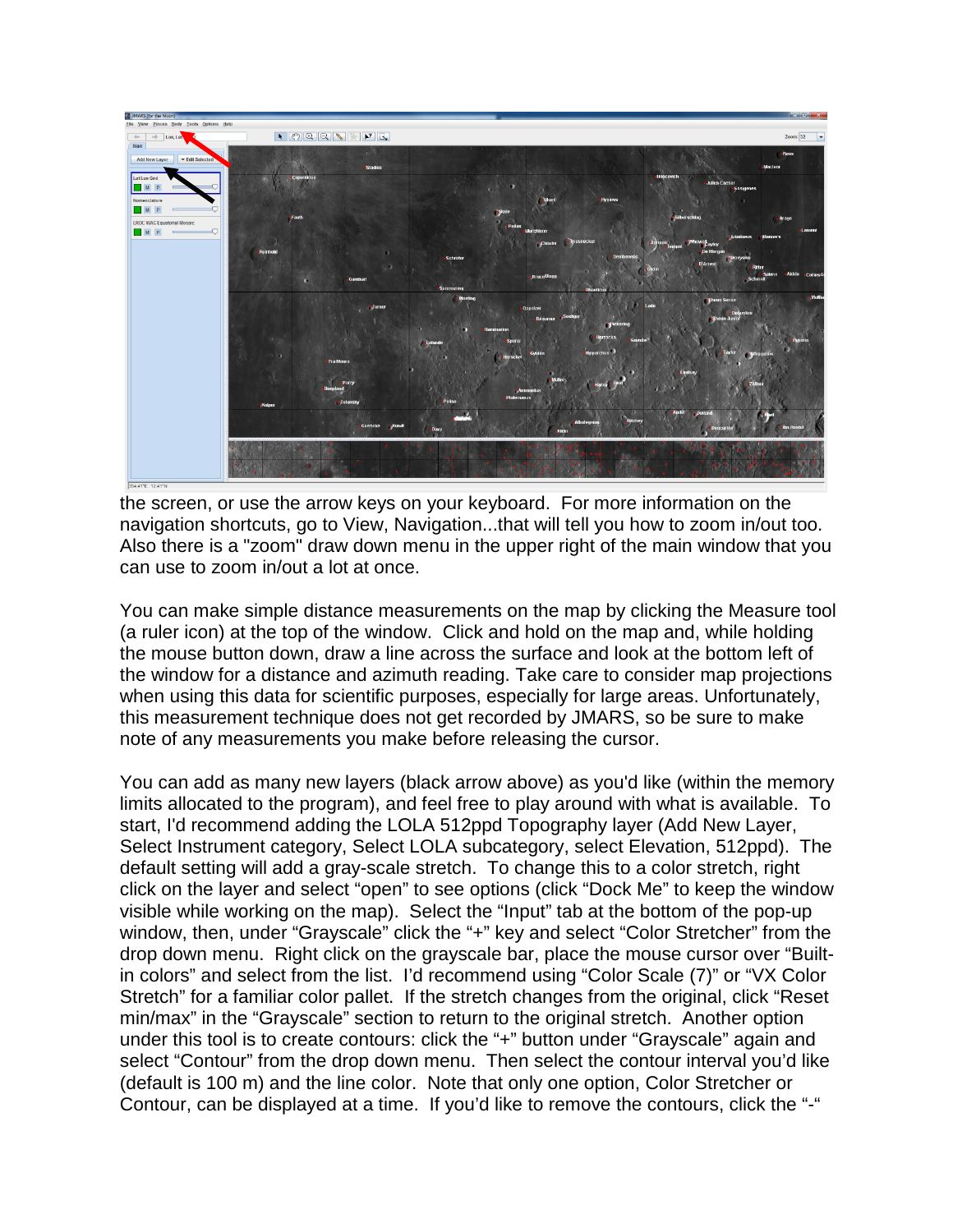button under "Contour." You can change the opacity of this layer (and any other layer) by moving the slider bar from right to left.

You can also use the Topography layer in JMARS/Moon to create a profile. Put the Topography layer at the top of your layer menu, then click the "Chart" tab at the bottom of the Topography menu (double click the Topography layer to re-open the options menu, or click on the tab if it's still open from before). Move your mouse over the main map window and you'll see topography values following your cursor. To draw a profile, click on the map – a line will appear. Move your mouse along the area of interest on the map and click once to draw a line segment or double click to end the profile. The profile should appear in the chart window. You can run your mouse cursor along the chart and the associated position will appear on the profile on the map. Right click on the chart for options and to export the data. To clear a profile, double click on the map.

Other layers of interest might include Composition, Gravity Anomaly maps, and Rock Abundance maps. Explore the different categories and subcategories available in the "Add New Layer" menu to find these layers and more. Once you have the layers on the map, you can change the opacity by adjusting the slide-bar on the lower right of each layer, and you can move your layers around by clicking and dragging them up or down in the Layer Manager window (this will change which layer you can see). You can remove a layer by right-clicking on the layer in the Layer Manager bar and clicking delete.

Also, consider adding LROC NAC Stamps to the map to a small area of the map (this layer can use a lot of data and can take a while to load). Zoom into a preferred portion of the map, click "Add New Layer," select "Imagery" and "Equatorial" (for example). Select LROC Stamps, then click "Set Lon/Lat to bounds of View (or to preferred lat/lon coordinates, if known). Select the instruments (for NAC, select NACL and NACR), then "OK." If the region is small enough, you will see the bounds of NAC images available for that region. To see what the image numbers are, click on the "Investigate" button at the top of the window (an arrow with a question mark), then move your mouse cursor over the image. To load a NAC image, right click on the screen, scroll over "View LROC Stamps" and select which NAC image you'd like to see (whether rendered into JMARS or online). Keep in mind that every layer you add on JMARS uses up some of the memory allocated to the program, so the program might start struggling if you have too many layers open at once.

How you continue to utilize JMARS for the Moon depends on your individual research project, so the rest is up to you! Have fun exploring with JMARS for the Moon! For additional assistance using the program, go to the Help menu at the top of the screen. The video tutorials are helpful for making numerical (e.g., topographic) profiles, conducting crater counting, exporting data, and more, and the forums facilitate conversations with other users. If you notice any bugs in the program or have a question that is not answered on the JMARS website (and that your advisor or mentor cannot answer), submit a question through the website and someone from the JMARS group will respond to your query.